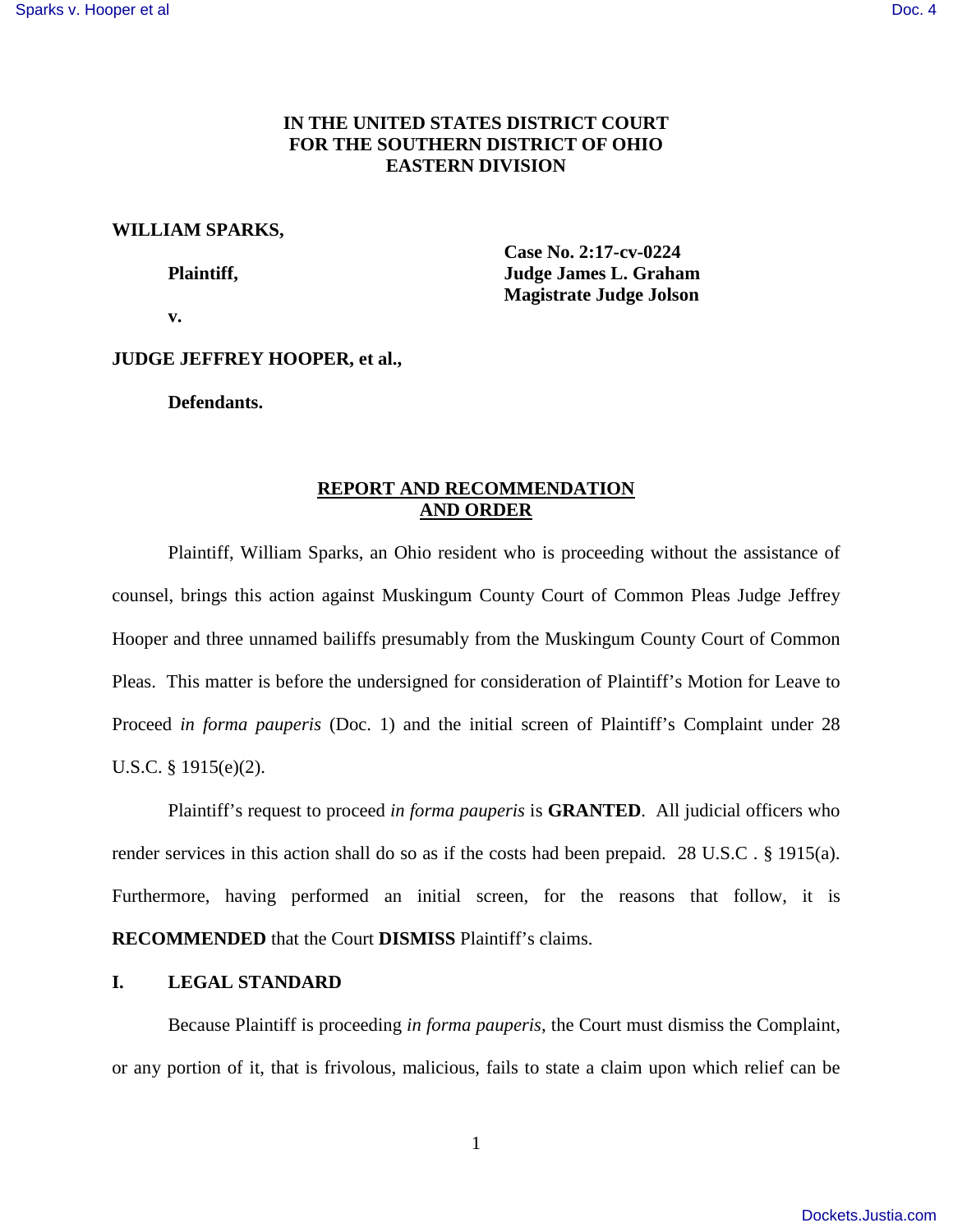granted, or seeks monetary relief from a defendant who is immune from such relief. 28 U.S.C. § 1915(e)(2). Rule 8(a)(2) of the Federal Rules of Civil Procedure requires a complaint to set forth "a short and plain statement of the claim showing that the pleader is entitled to relief." In reviewing the Complaint, the Court must construe it in favor of Plaintiff, accept all well-pleaded factual allegations as true, and evaluate whether it contains "enough facts to state a claim to relief that is plausible on its face." *Bell Atl. Corp. v. Twombly*, 550 U.S. 544, 570 (2007). "A claim has facial plausibility when the plaintiff pleads factual content that allows the court to draw the reasonable inference that the defendant is liable for the misconduct alleged." *Ashcroft v. Iqbal*, 556 U.S. 662, 678 (2009) (citing *Twombly*, 550 U.S. at 556). On the other hand, a complaint that consists of "labels and conclusions" or "a formulaic recitation of the elements of a cause of action" is insufficient. *Id*. (quoting *Twombly*, 550 U.S. at 555). Although *pro se* complaints are to be construed liberally, *Haines v. Kerner*, 404 U.S. 519, 520 (1972), "basic pleading essentials" are still required. *Wells v. Brown*, 891 F.2d 591, 594 (6th Cir. 1989).

## **II. BACKGROUND**

Plaintiff filed the instant case under 42 U.S.C. § 1983, alleging that Muskingum County Domestic Relations Judge Jeffrey Hooper and three bailiffs deprived him of his due process rights during a domestic relations proceeding. (*See* Doc. 1-2). Plaintiff alleges generally that he never agreed to pay child support but was nevertheless was required to pay it, and he was laughed at and ignored. (*Id.*, PAGEID #: 7). With respect to Judge Hooper, Plaintiff alleges that he "refused to comply or show proof of any agreement" to pay child support, forced court dates to proceed despite Plaintiff having no witnesses, and refused to allow Plaintiff to enter evidence and follow the law. (*Id.*)*.* As to the three bailiffs, Plaintiff alleges they "barked" him out of the building, called him names, misled him concerning relevant paperwork, laughed at him, told him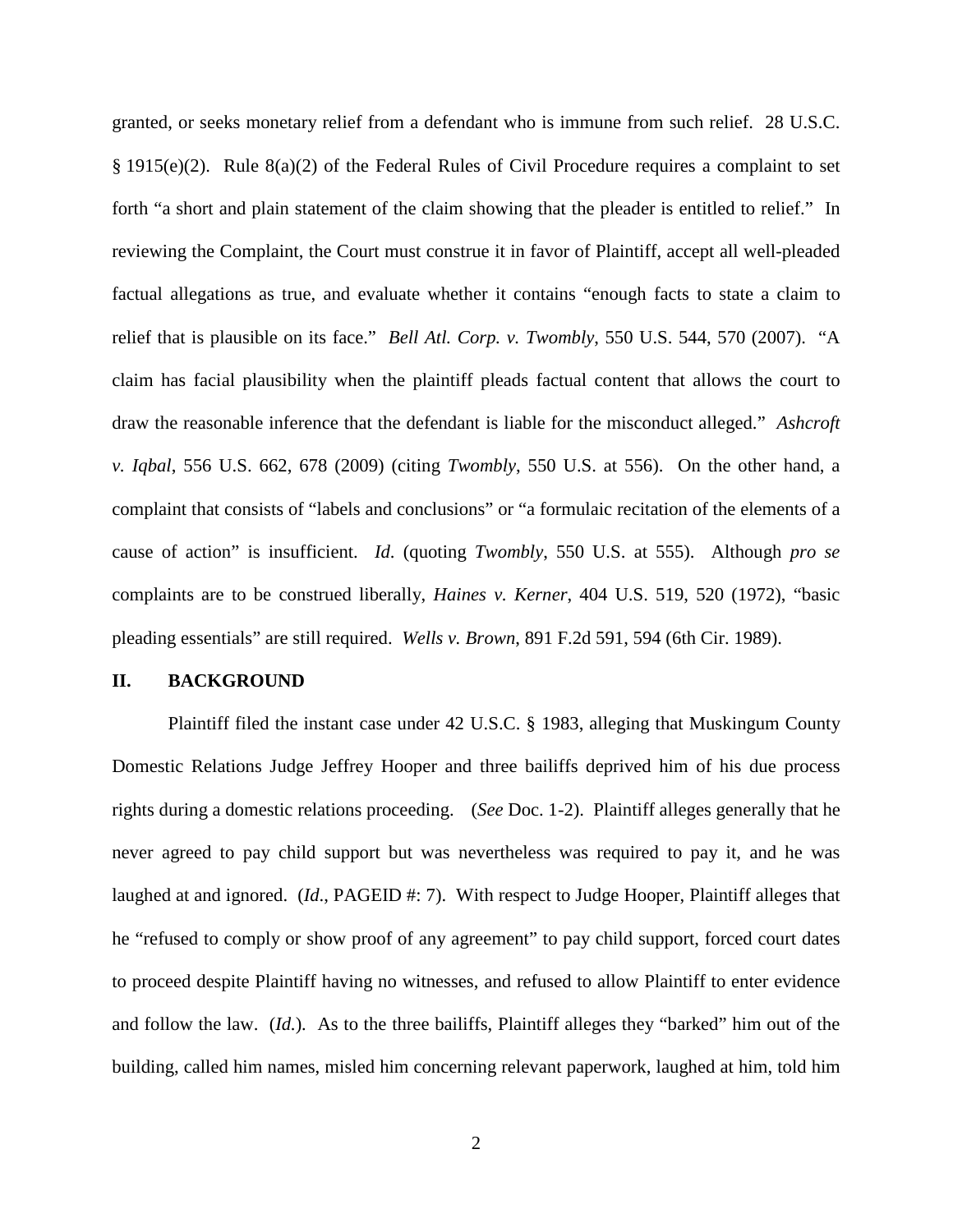to leave, and refused to allow him to enter items into evidence. (*Id.*)*.* Indeed, Plaintiff goes so far as to allege that one of the bailiffs assaulted him physically in Judge Hooper's courtroom. (*Id.*)*.* 

This is not the first time Plaintiff has attempted to file suit against Judge Hooper in this Court. In *Sparks v. Zainesville Police Dept*., No. 2:11-CV-284, (S.D. Ohio Aug. 23, 2011), Plaintiff filed a suit against Judge Hooper and 17 other defendants relating to a different proceeding, during which he claims he was also laughed at and assaulted. (*See* Doc. 1-1 in *Sparks*, No. 2:11-CV-284). After granting Plaintiff leave to proceed *in forma pauperis*, Magistrate Judge Terence P. Kemp granted him leave to amend his complaint for a failure to meet basic pleading standards. (*See* Doc. 2 in *Sparks*, No. 2:11-CV-284). When Plaintiff failed to amend his complaint within the specified time, Chief Judge Edmund A. Sargus, Jr. dismissed the case for the failure to prosecute. (*See* Doc. 4 in *Sparks*, No. 2:11-CV-284).

#### **III. DISCUSSION**

In this case, Plaintiff's allegations against Judge Hooper for allegedly misapplying the law in Plaintiff's domestic relations proceedings and related allegations are barred by the *Rooker-Feldman* doctrine. The United States District Court does not have jurisdiction to review state court judgments. Only the United States Supreme Court has jurisdiction to review a case litigated and decided in a state court. *See Gottfried v. Medical Planning Servs.*, 142 F.3d 326, 330 (6th Cir. 1998). Under the *Rooker-Feldman* doctrine, a litigant cannot collaterally attack a state court judgment by filing a civil rights complaint. *Ritter v. Ross*, 992 F.2d 750, 754 (7th Cir. 1993); *Dist. of Columbia Court of Appeals v. Feldman*, 460 U.S. 462, 486 (1983); *Rooker v. Fidelity Trust Co.*, 263 U.S. 413, 416 (1923). On this basis, the Court recommends dismissal of the Complaint as it related to Judge Hooper's application of the law.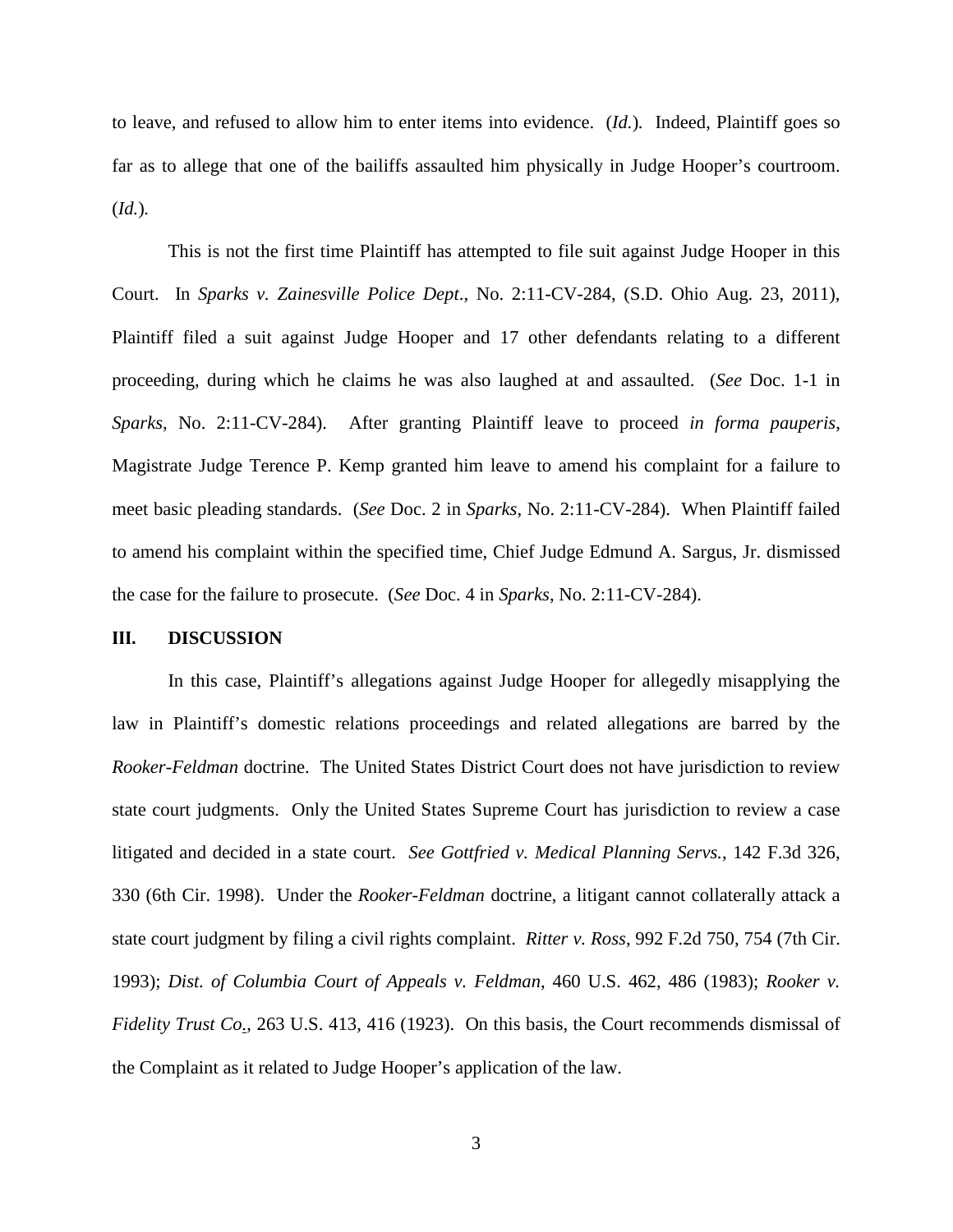Further, all but one of Plaintiff's other allegations are barred by absolute judicial immunity. "Judges are immune from liability for damages for acts committed within their judicial discretion." *Pierson v. Ray*, 386 U.S. 547, 87 S. Ct. 1213, 18 L. Ed. 2d 288 (1967). Federal officers likewise have been found to be entitled to quasi-judicial immunity when performing quasi-judicial functions at the discretion of the judge. *Balas v. Leishman-Donaldson*, No. 91-4073, 1192 WL 217735, at \*3 (6th Cir. Sept. 9, 1992). Because the actions alleged here relate directly to actions taken by or at the discretion of Judge Hooper, they are barred by absolute judicial immunity.

The sole claim that warrants separate mention is Plaintiff's allegation of assault. As constituted, Plaintiff's claim for assault fails to meet the basic pleading standards set forth in Rule 8 of the Federal Rules of Civil Procedure. Stated simply, Plaintiff cites no facts to support his allegation of assault, which consists of nothing more than an insufficient "label" or "conclusion." *Iqbal*, 556 U.S. at 678. Although this Court has construed Plaintiff's assault claim liberally, it fails to satisfy the requirement for "basic pleading essentials." *Wells*, 891 F.2d at 594. For these reasons, the Court **RECOMMENDS** dismissal.

### **IV. CONCLUSION**

Based upon the foregoing, Plaintiff's request to proceed *in forma pauperis* is **GRANTED.** However, having performed an initial screen, for the reasons set forth above, it is **RECOMMENDED** that the Court **DISMISS** Plaintiff's Complaint.

#### **Procedure on Objections to Report and Recommendation**

If any party objects to this Report and Recommendation, that party may, within fourteen (14) days of the date of this Report, file and serve on all parties written objections to those specific proposed findings or recommendations to which objection is made, together with